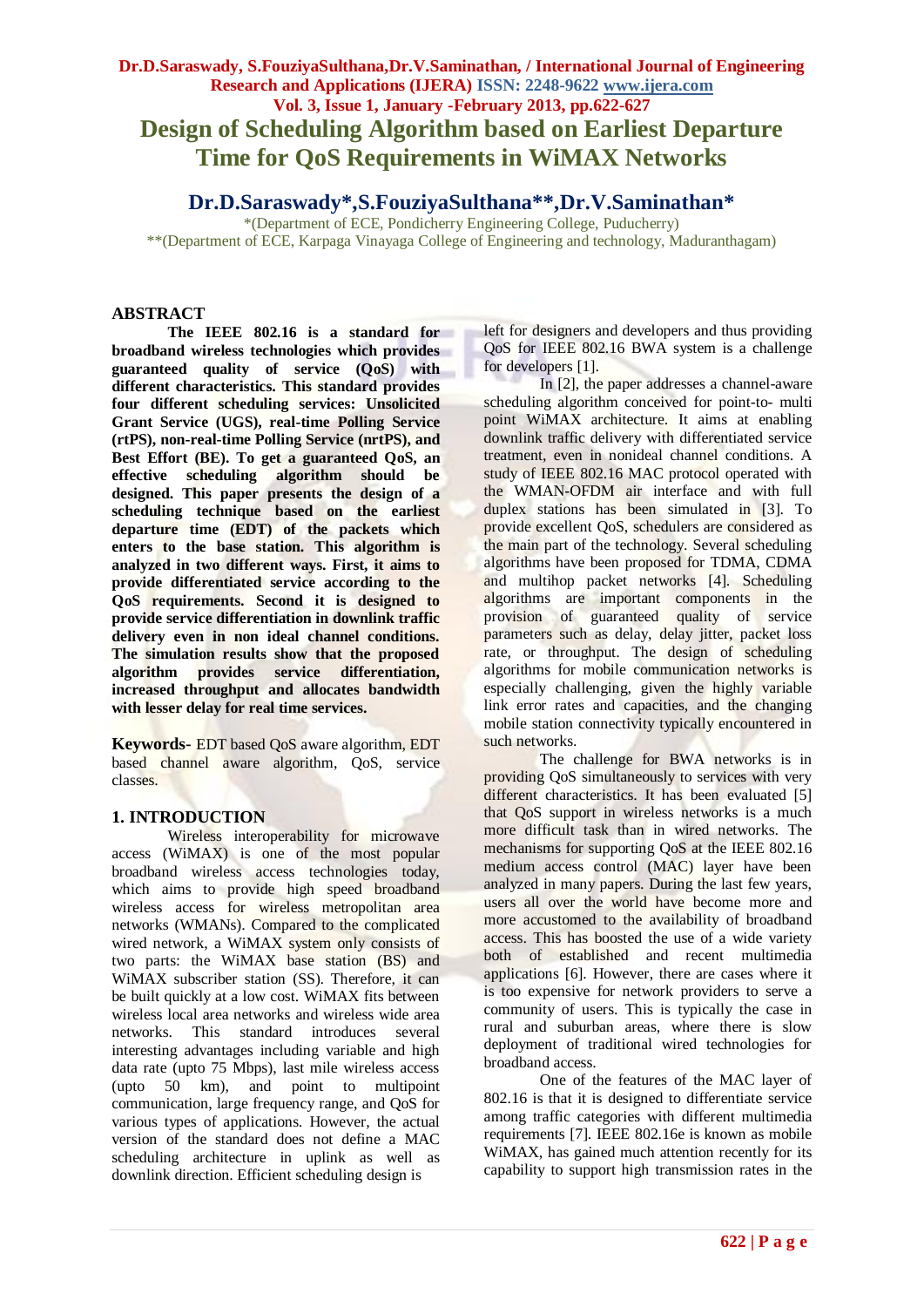cellular environments and QoS for different applications [8]. In order to effectively support video streaming, voice over internet protocol (VoIP) and data services radio resource management including multiple connection assignment, scheduling controls are essential.

The scheduling architectures for WiMAX networks can be classified in two categories: traditional methods and new methods. Traditional methods follow algorithms and methods used in other types of networks. New methods are based on the development of new techniques for the scheduling which are designed particularly for this standard. This paper concentrates on designing a scheduling algorithm for downlink (DL) to effectively support real time applications in WiMAX networks.

#### **2. WiMAX MAC LAYER SERVICES**

The IEEE 802.16 standard supports two network architectures namely point to multipoint (PMP) mode and mesh mode. The mesh mode is an optional architecture. The network architecture of PMP mode is illustrated in Fig.1.

PMP network has one base station (BS) and multiple subscriber stations (SSs). The BS is the central control point and regulates all the traffic on the network. IEEE 802.16 is a connection oriented service with which each SS needs to establish a service connection to the BS. An SS first sends a message to the BS for requesting services on the network. The connection between the BS and an SS could be either DL (from BS to SS) or uplink (from SS to BS). The multiple access schemes in WiMAX include both frequency division duplexing (FDD) and time division duplexing (TDD).



Fig.1 PMP NetworkAarchitecture

The 802.16 MAC provides QoS differentiation for different types of applications that might operate over 802.16 networks. Four QoS classes are provided by the MAC in the IEEE 802.16 standard.

1. Unsolicited grant service (UGS) is designed to support real time service flows that generate fixed size data packets on a periodic basis. The service offers fixedsize grants on a real time periodic basis, which eliminate the overhead and latency of SS requests and assure that grants are available to meet the flow's real-time needs.

- 2. Real-Time Polling Services (rtPS) is designed to support real-time service flows that generate variable size data packets on a periodic basis, such as MPEG video. The service offers real-time, periodic, unicast request opportunities, which meet the flow's real time needs and allow the SS to specify the size of the desired grant. This service requires more request overhead than UGS, but supports variable grant sizes for optimum data transport efficiency.
- 3. Non-Real-Time Polling Services (nrtPS) is designed to support non-real-time services that require variable size data grant burst types on a regular basis. For this service to work correctly, the request/transmission policy setting shall be set such that the SS is allowed to use contention request opportunities. This results in the SS using contention request opportunities as well as unicast request opportunities and unsolicited data grant burst types.
- 4. Best Effort (BE) services are typically provided by the Internet today for web surfing.

The following is the set of QoS parameters to support above service classes.

- 1. Maximum sustained rate (MSR): The peak data rate (in bps) of a service flow. This service rate shall be policed for the wireless link to assure its conformance as measured in average over time
- 2. Minimum reserved rate (MRR): The minimum reserved data rate (in bps) for a service flow. This rate is guaranteed for the service.
- 3. Maximum traffic burst: The maximum burst size (in bytes) for a service flow.
- 4. *Maximum latency:* The maximum latency (in milliseconds) between the reception of a packet by BS/SS and the transmission of the packet by SS/BS.
- 5. Tolerated jitter*:* The maximum delay variation (in milliseconds) of a service  $flow$

From the above set of QoS parameters we consider only MSR and MRR for our simulation work.

### **3. DESIGN OF SCHEDULER**

There are many number of packet scheduling algorithms have been proposed for WiMAX network. The design of those algorithms is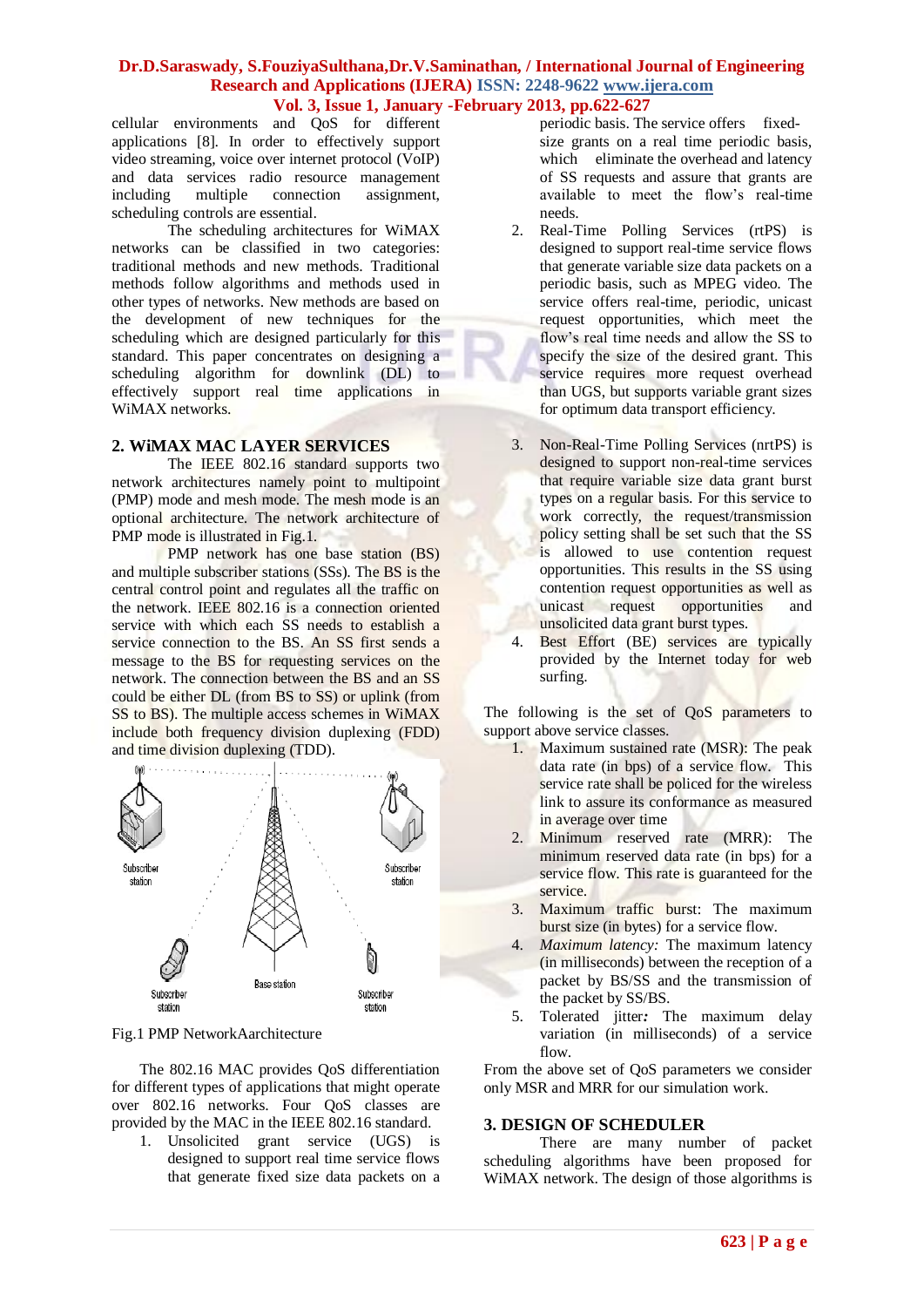challenged by supporting different levels of services, fairness and implementation complexity and so on. Schedulers operate across different sessions (connections or flows) in order to ensure that reserved throughputs and bounds on delays are met. The function of a scheduling algorithm is to select the session whose head-of-line (HOL) packet is to be transmitted next. This selection process is based on the QoS requirements of each session.

The proposed algorithm is named as earliest departure time (EDT) based QoS aware algorithm. In proposed algorithm packets are scheduled based on the priority of the user service class. Our algorithm gives first priority to UGS service, because it is a real time service with constant bit rate traffic. By giving high priority to this service our algorithm ensures the required data rate with minimum delay without dropping/losing too many packets. Since rtPS is a real time service with variable bit rate traffic, the next priority is given to this service with minimum delay. Even dropping of few packets in rtPS service does not affect the reception quality. The nrtPS service class gets the third priority, because it is a non-real time service. For this service also the proposed algorithm provides almost the required data rate as requested by the users, but without delay consideration. The last priority will be given to BE service, because it is provided by the internet today for web surfing.

In this algorithm, each packet of the connections get the opportunity to schedule by the scheduler, based on priority of the service class and based on the QoS parameters accepted during the connection establishment. In our algorithm MRR is considered for UGS service to ensure the requested data rate. For BE service MSR is considered because it is not necessary to serve the requested data rate by the scheduler .Since it is a non real time service and delay is tolerable in this service, scheduler allocates the data rate based on the resource availability at that instant. In rtPS and nrtPS services both MSR and MRR parameters are considered, because these services support variable bit rate traffic.

#### **3.1 Calculation of tag value**

The scheduling architecture for the proposed algorithm can be realized as in Fig. 2.

When the packet enters to the base station it is classified based on the type of service and they are put in their appropriate queue. The EDT based QoS aware algorithm schedules each and every packet, based on the QoS parameter accepted during the connection establishment. Based on the QoS parameter of the each user, departure time is calculated for each packet of the connection. Here departure time is the time taken by the packet to move from the queue to the frame.



Fig. 2 Scheduling Architecture for EDT based Algorithm

Decision to schedule the packet is made based on the following equation.

Departure time  $_{min}$   $(T_{min})$   $_{eff}$  (Departure time<sub>last,</sub> MSR, Packet size)

Departure time<sub>max</sub>  $(T_{\text{max}})=$  fn (Departure time<sub>last,</sub> MRR, Packet size)

Where  $T_{min}$  and  $T_{max}$  are the tag values calculated based on the QoS parameters and Departure timelast is the last packet transmitted time. The packets which have higher values of  $T_{\text{max}}$  are mapped first and then the packets with  $T_{min}$  values are mapped inside the frame. The calculation of  $T_{min}$  and  $T_{max}$  for each packet inour algorithm will give the desired QoS for the users. Scheduling of packets based on EDT based algorithm for  $N<sup>th</sup>$  frame is shown in Fig. 3.



Fig.3 Scheduling of Packets using EDT based Algorithm for  $N<sup>th</sup>$  frame

Scheduling of packets based on EDT based algorithm for  $N+1^{th}$  frame is shown in Fig.4.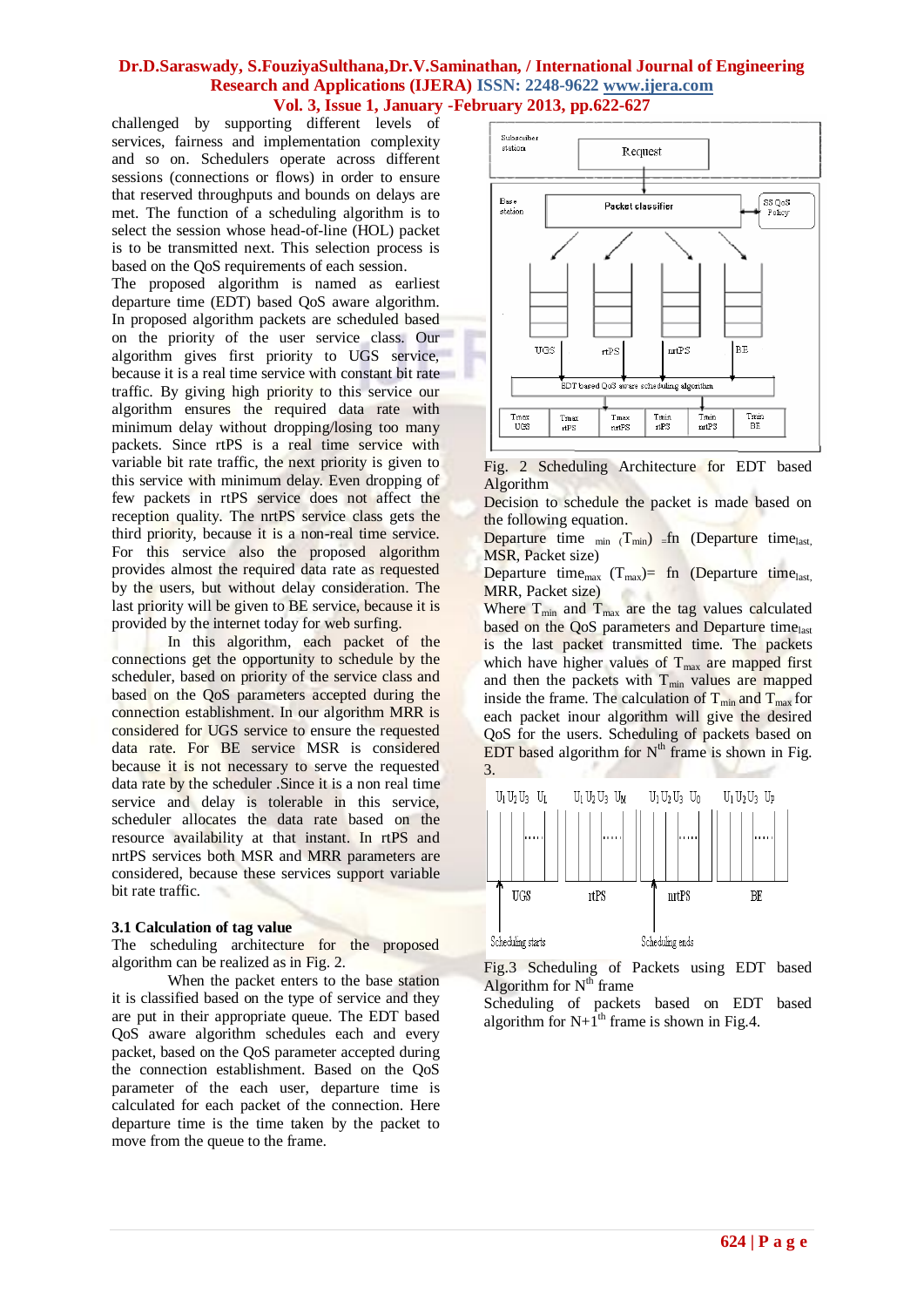

Fig. 4 Scheduling of Packets using EDT based Algorithm for  $N+1^{th}$  frame

It is observed that in both the frames scheduling of packets starts from UGS type service. It shows that the proposed algorithm gives service priority based on the QoS parameters accepted during the connection establishment. When we incorporate channel conditions in this algorithm, the packets are scheduled based on the tag values and channel conditions. The steps followed in EDT based channel aware algorithm is as follows,

- 1. Classify the user based on the service class type.
- 2. Calculate the tag (when to transmit) based on the QoS parameter of the user.
- 3. From the tag value prepare  $T_{\text{min}}$  list based on the channel conditions of the user.
- 4. In each frame select the service class based on the priority (starting from UGS...) for scheduling of  $T_{\text{max}}$  packets.
- 5. Then schedule the  $T_{min}$  packets based on the channel conditions.
- 6. This scheduling will continue till all the users are scheduled or no more space to schedule the data in the current frame.

#### **4. SIMULATION SCENARIO**

The performance of the proposed algorithm is analysed using the metrics throughput and delay. This metrics are analysed for two conditions. One is for ideal channel condition and another is for channel aware condition. Throughput of scheduler is defined as the maximum bandwidth allocated by the scheduler with respect to the requested data rare by the subscriber stations and the delay is defined as the time taken by the scheduler to allocate bandwidth for the packet in queue. The simulation parameters used in this work is shown in the Table 1.

Table 1. Simulation Parameters

| S.No | <b>Simulation</b><br><b>Parameters</b> | <b>Description</b> |
|------|----------------------------------------|--------------------|
|      | <b>MAC</b> Layer                       | 802.16             |
|      | System<br>Bandwidth                    | 10MHz              |
| 3    | <b>Input Rate</b>                      | 20KBps             |
|      | Packet Size                            | 200 Bytes          |
|      | Interarrival                           | 20ms               |

|                         | Time                              |                                                                                          |
|-------------------------|-----------------------------------|------------------------------------------------------------------------------------------|
| 6                       | <b>Frame Duration</b>             | 5ms                                                                                      |
| 7                       | Subcarrier<br>Allocation          | <b>PUSC</b>                                                                              |
| 8                       | <b>FFT Size</b>                   | 1024                                                                                     |
| 9                       | Modulation<br>Scheme              | QPSK (6 bytes per<br>slot), QAM 16 (12<br>bytes per slot), QAM<br>64 (18 bytes per slot) |
| 10                      | Total<br>No.<br>of<br>slots in DL | 450 (30,15)                                                                              |
| 11                      | Link Bandwidth                    | Min 540 KBPS                                                                             |
| 12.                     | Channel Model                     | Erceg channel model                                                                      |
| PHY Layer is considered |                                   |                                                                                          |

The simulation results obtained for EDT based algorithm with and without channel aware condition is discussed as follows.

#### **4.1 Throughput Analysis**





Fig.5 Throughput of EDT based algorithm with ideal channel condition

From the result it is observed that the throughput for UGS type service is high and constant irrespective of the number of users. For rtPS service our proposed algorithm provides almost equal and constant throughput as the number of users increases. Hence the EDT based algorithm gives better throughput for real time services when compared with the other existing algorithm. For non real time services such as nrtPS and BE, the throughput get decreased as the number of users increases. This is because, priority is given for real time services when compared with non real time services. It is observed from the simulation result that even though the system is overloaded our proposed algorithm gives desired QoS for real time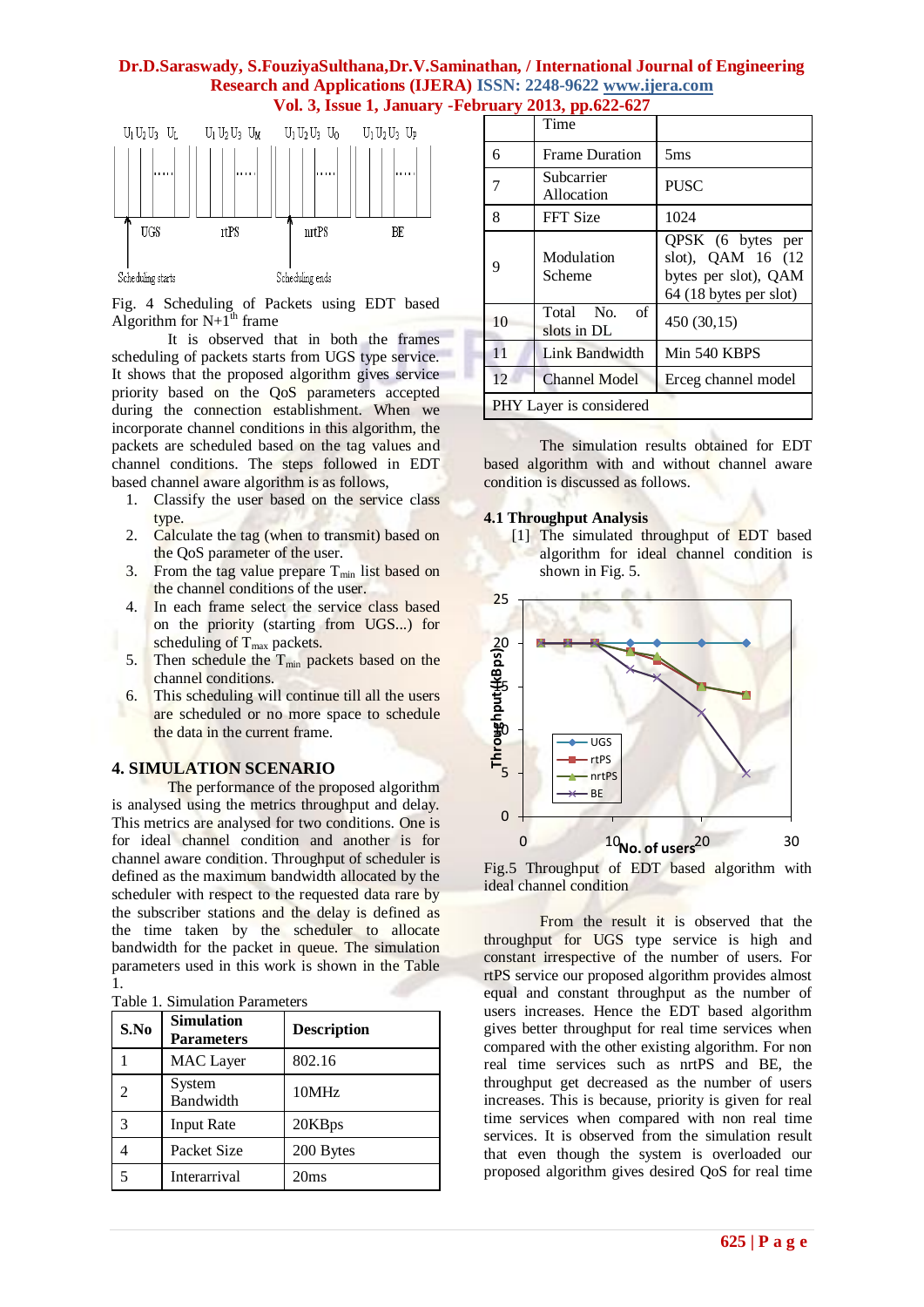services. The throughput of EDT based algorithm with channel condition is shown in Fig. 6. Since the allocation of users is based on tag value and channel conditions the throughput is slightly increased when compared with ideal channel conditions.



Fig. 6 Throughput of EDT based channel aware algorithm

The overall throughput obtained with the random number of users with and without channel aware condition is shown in Fig. 7.



It is observed that the throughput get decreases as the number of users increases. This is because of the non availability of resources when the system gets overloaded. But the throughput is high for channel aware condition when compared with, without channel aware condition.

#### **4.2 Delay Analysis**

The simulated delay of EDT based algorithm for ideal channel condition is shown in Fig. 8.



Fig. 8 Delay of EDT based algorithm with ideal channel conditions

From the simulation result it is observed that the EDT based algorithm takes lesser time to allocate resources for UGS service when compared with other types of services. From the graph it is observed that the delay obtained for UGS service increases slightly as the number of users increases. For rtPS service also the EDT based QoS aware algorithm provides almost lesser delay as the number of users increases. Thus the simulation result shows that even for overloaded system our proposed algorithm provides lesser delay for real time services. For non real time services such as nrtPS and BE, the time taken by the EDT based algorithm is higher. From the graph it is clear that the delay of nrtPS and BE services increases as the number of users increases. This is because priority is given for real time services when compared with non real time services.

The delay of EDT based algorithm with channel condition is shown in Fig. 9. Since the allocation of users is based on tag value and channel conditions the delay is decreased when compared with ideal channel conditions.



Fig.9 Delay of EDT based channel aware algorithm